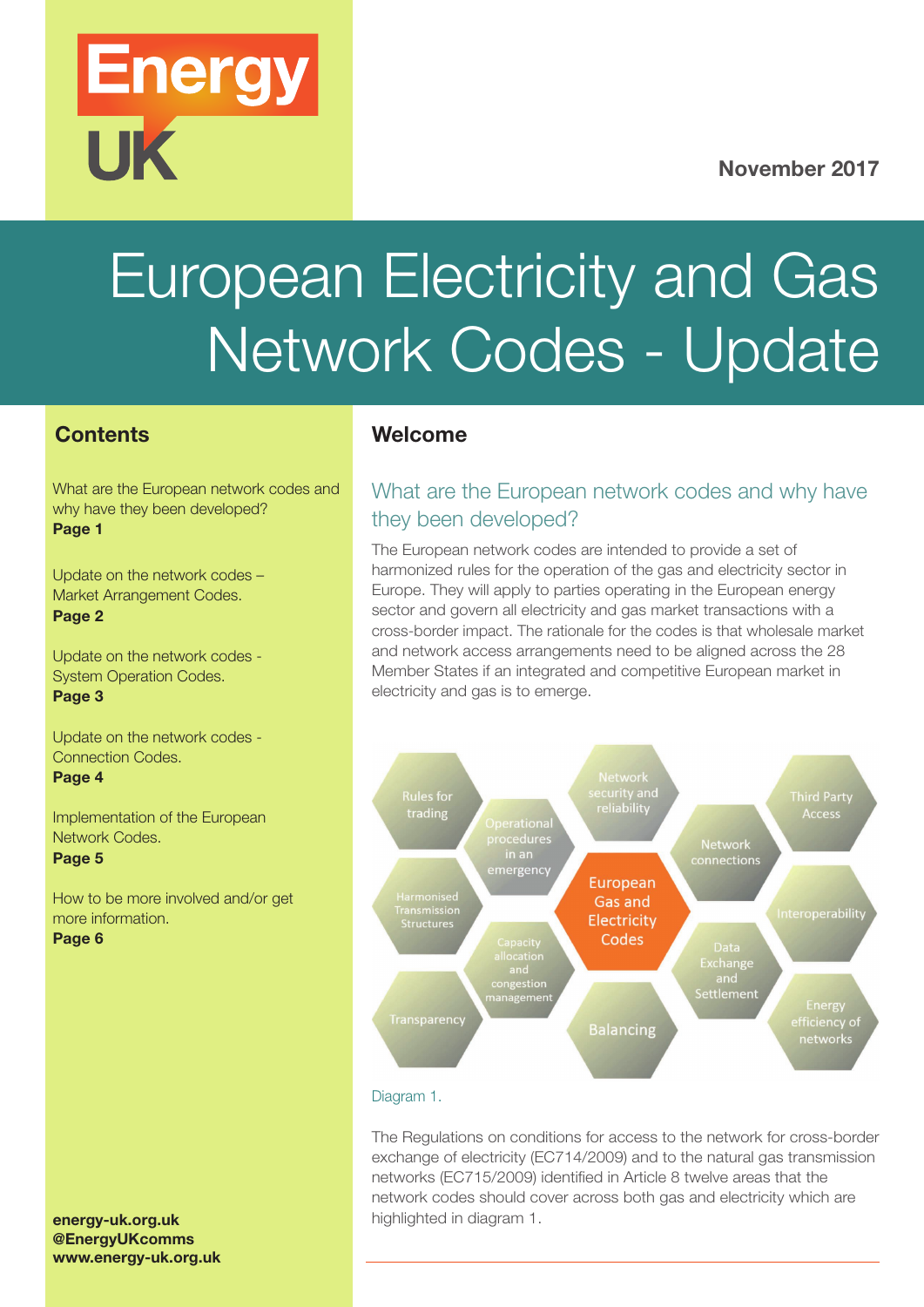There are twelve European Network Codes to date; eight electricity codes and four gas codes. We can broadly separate the codes out into three categories; Market Codes, System Operation Codes and Connection Codes (see diagram 2 – gas codes in grey, electricity codes in turquoise).

All codes have received a positive vote at the European Commission by the Member States and by the Parliament. However two codes are being translated into Member State languages and have not received final Member State and Parliamentary approval so have not yet entered into force. The codes still waiting to be adopted are marked with an  $*$  on diagram 2.

The UK energy industry is busy implementing these codes which will have an impact on both existing and new plant.

### Capacity Allocation Mechanism - [2017/459](http://eur-lex.europa.eu/legal-content/EN/TXT/?uri=CELEX:32017R0459)

The lack of equal and transparent access to gas infrastructure for market users hampers market integration. This Code requires gas grid operators to use harmonised auctions when selling access to pipelines. These auctions sell the same set of standardised (yearly, quarterly, monthly, daily, within-day) bundled capacity products at Interconnection Points at the same time and according to the same rules across the EU. This code introduced the concept of bundled capacity, whereby exit capacity from one system is sold 'bundled' with entry capacity to the adjacent system. However there are many existing contracts where users hold capacity on one side of an Interconnection Point to address this an amendment to CAM was adopted in March 17 which requires grid operators to develop a conversion mechanism. The same amendment also introduced rules for the allocation of incremental or new capacity. The original CAM code defined the gas day as being from 05:00 rather than 0600 as was then the case in Great Britain (GB), requiring this to be implemented across the GB system.

Significantly, redefined the gas day from 05:00 to 06:00.

### Gas Balancing - [312/2014](http://eur-lex.europa.eu/legal-content/EN/TXT/?uri=uriserv:OJ.L_.2014.091.01.0015.01.ENG)

In GB, development of the charging regime to achieve compliance with the TAR code is being progressed in parallel to the Ofgem gas transmission charging review. This is currently a hot topic as there are diverse views on how the codes should be implemented.

The gas markets across the EU were highly fragmented and had inefficient balancing regimes which did not enable users to exploit arbitrage opportunities and support development of wholesale markets.

This code introduced market based balancing rules and daily balancing regimes with incentives for users to balance their own positions via cost reflective imbalance charges. The code also introduced rules on TSO revenue neutrality with respect to all related costs and revenues, harmonisation of (re-)nominations procedures, withinday obligations and operational balancing between transmission systems and accurate and timely provision of information on balancing related matters.

The regime was broadly similar to the existing regime in GB so the changes required were fairly minor.

#### The impact on GB is minimal. More standardization of balancing regimes across the EU.

### Harmonised Tariff Structures [2017/460](http://eur-lex.europa.eu/legal-content/EN/TXT/?uri=CELEX:32017R0460)

There are a wide range of tariff structures across the EU, which may lack objectivity and not reflect system costs. This makes using EU gas transmission networks more complex for network users, can lead to inefficient use and development of the transmission networks, and, potentially, to inefficient gas trades. This code sets out common rules on transparency of data in the charge setting process and the key aspects of charging including the methodologies for setting reserve prices, revenue recovery, payable prices, rules for storage products and interruptible charging. The ambition is to improve the efficiency of cross border gas trade and competition, which is a key objective of the Third Package. Some of the rules apply only at Interconnection Points whilst others apply at all points on the transmission networks, but there remains some flexibility in how the rules are applied.

TAR code implantation is now being progressed through the UNC modification process.

### Forward Capacity Allocation [2016/1779](http://eur-lex.europa.eu/legal-content/EN/TXT/?uri=uriserv:OJ.L_.2016.259.01.0042.01.ENG&toc=OJ:L:2016:259:TOC)

The Forward Capacity Allocation (FCA) sets out the rules for calculating and buying electricity interconnector capacity in forward markets (any time before day ahead). It also sets rules for hedging price risk between bidding zones in these markets. Many of the market design aspects under FCA have already been implemented in GB, and many aspects are not addressed directly within Great Britain codes but described in Great Britain interconnector access rules. The bulk of the changes introduced by FCA are anticipated to be introduced through changes to the interconnector access rules, most crucially the

### Congestion Management Procedures - [2017/715](http://eur-lex.europa.eu/legal-content/EN/TXT/?qid=1430901862899&uri=OJ:JOL_2015_114_R_0004)

These are included for completeness since the topic is included in the original gas network access regulation (715/2009) but the rules were implemented by being incorporated into the Regulation itself rather than as a standalone code. Contractual congestion is where users cannot access capacity, due to others holding contracts for it, but capacity being physically available. This is a barrier to efficient integration of markets. These procedures are applied at Interconnection Points to facilitate the efficient use and maximisation of capacity in the networks. The procedures introduce incentivised over-subscription and buy-back scheme to allow the offer of additional firm capacity, a firm day ahead use-it-or-lose-it mechanism and a long term use-it-or-lose-it mechanism both aimed at reducing hoarding of capacity.

The procedures introduce a firm day ahead use-it-or-loseit mechanism and a long term use-it-or-lose-it mechanism.



move to European Harmonised Allocation Rules (HAR). Some GB code changes to the Grid Code and Balancing Services Code (BSC) may be required; however these are not anticipated to be substantive (mainly removing inconsistencies with EU definitions). One such change to the Grid Code has been proposed in the last couple of months - [GC0099](http://www2.nationalgrid.com/UK/Industry-information/Electricity-codes/Grid-code/Modifications/GC0099/).

This code is a key market enabling code for cross border future trade.

### Capacity Allocation and Congestion Management- [2015/1222](http://eur-lex.europa.eu/legal-content/EN/TXT/?uri=CELEX:32015R1222)

The Capacity Allocation and Congestion Management Guideline (CACM) regulation lays down the rules for operating pan-European day ahead and intraday electricity markets. CACM will set out new processes for determining how interconnector capacity is calculated, network congestion is managed and the criteria and process for reviewing bidding zones. A major part of the CACM delivery is for Transmission System Operators (TSOs) and power exchanges – now formally known as Nominated Electricity Market Operators (NEMOs) – to produce proposals on the details of the market rules. CACM introduces market coupling for the intraday market, building on the day ahead market coupling which has already been implemented within GB.

### Key market enabling code for cross border trade intra-day and day ahead.

### Balancing Guideline [2017/draft](https://ec.europa.eu/energy/sites/ener/files/documents/informal_service_level_ebgl_16-03-2017_final.pdf)

The Balancing Guideline aims to harmonise the electricity balancing rules and facilitate the exchange of balancing resources between European TSOs.

While other codes are largely aligned with the GB arrangements, the balancing guideline is anticipated to cause some of the bigger changes to GB arrangements. Having said that, these changes are, in many cases, in line with the general direction of travel in terms of: increasing use of demand side and renewables participation in the provision of balancing services, improving pricing signals and creating a level playing field.

The Balancing Guideline has defined a set of "Standard Products" to be exchanged using pan-European platforms. The Standard Products are: Replacement Reserves, Manual Frequency Restoration Reserves, and Automatic Frequency Restoration Reserves.

The first obligations for standard products to come into force will be for the sharing of Replacement Reserves and TSOs are currently working on the development and implementation of a platform to facilitate this through Project TERRE (Trans European Replacement Reserves Exchange). Both the Grid Code and the BSC have working groups established to look at what changes are needed – [BSC P344](https://www.elexon.co.uk/mod-proposal/p344/) and Grid Code [GC0097.](http://www2.nationalgrid.com/UK/Industry-information/Electricity-codes/Grid-code/Modifications/GC0097/)

Creates European balancing products which are tradable cross border.

### Update on the network codes – Market Arrangement Codes

Diagram 2.

<span id="page-1-0"></span>

| <b>Market Codes</b>                                     | <b>System Operation</b><br><b>Codes</b>                        | <b>Connection Codes</b>                   |  |
|---------------------------------------------------------|----------------------------------------------------------------|-------------------------------------------|--|
| Capacity Allocation<br>Mechanisms                       | Interoperability and Data<br><b>Exchange Rules</b>             | Requirements for<br>Generators            |  |
| <b>Congestion Management</b><br>Procedures              | Emergency and<br>Restoration*                                  | Demand Connection Code                    |  |
| Harmonized<br><b>Transmission Tariffs</b>               | <b>Transmission and System</b><br><b>Operability Guideline</b> | High Voltage and<br><b>Demand Current</b> |  |
| Gas Balancing                                           |                                                                |                                           |  |
| The Balancing Guideline*                                |                                                                |                                           |  |
| Capacity Allocation and<br><b>Congestion Management</b> |                                                                |                                           |  |
| <b>Forward Capacity</b><br>Allocation                   |                                                                |                                           |  |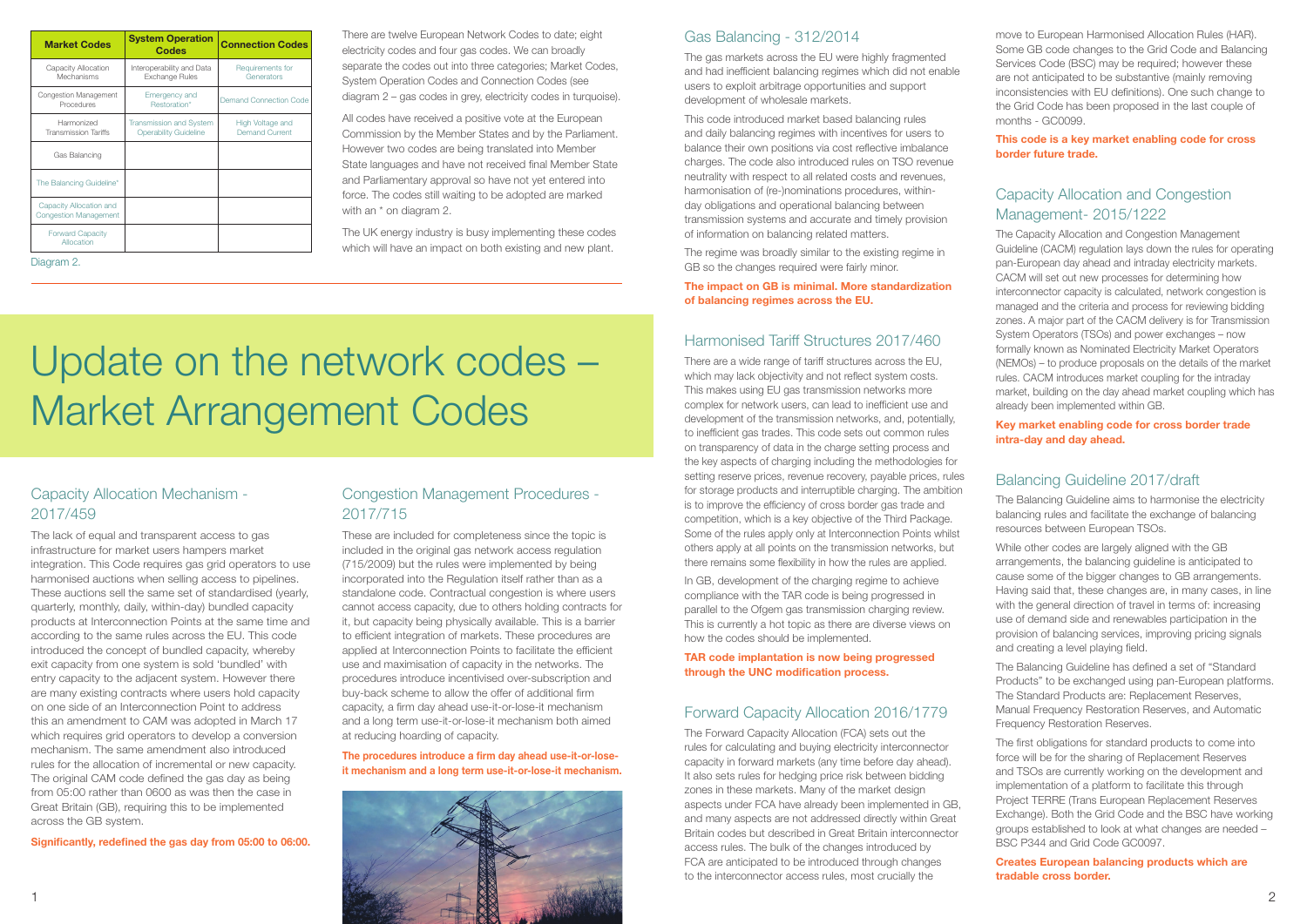

### <span id="page-2-0"></span>Update on the network codes – System Operation Codes

# Update on the network codes – Connection Codes

### Interoperability and Data Exchange Rules - [2015/703](http://eur-lex.europa.eu/legal-content/EN/TXT/?qid=1430734293842&uri=OJ:JOL_2015_113_R_0003)

The lack of harmonisation of basic interoperability and data exchange rules can create barriers to cross border gas transport and hinder market integration. This code is quite technical in nature and mostly impacts grid operators rather than market participants. It introduces Interconnection Agreements (including default rules on e.g. flow control, measurement principles, matching processes & allocation of gas quantities, exceptional events and amendment procedures for the Interconnection Agreements); a common set of units and reference conditions to be applied; along with rules on the management of gas quality differences and monitoring of gas quality, odorisation, common data exchange solutions and dispute resolution.

Mostly technical – also includes monitoring and information provision on gas quality.

### Transmission System Operator Guideline - [2016 draft](https://ec.europa.eu/energy/sites/ener/files/documents/SystemOperationGuideline%20final%28provisional%2904052016.pdf)

The electricity Transmission System Operator Guideline (TSOG) sets minimum system security, operational planning and frequency management standards to ensure safe and coordinated system operation across Europe, creating a standardised framework on which regional cooperation including balancing markets can be implemented. It sits alongside the emergency and restoration code, and covers operational security, operational planning and load frequency, control and reserves.

TSOG provisions are mostly based on existing system operation practiced in both GB and across Europe. Some new concepts and initiatives that will be introduced are anticipated to effect the Grid Code, the Distribution Code and the System Security and Quality of Supply Standards (SQSS).

Key changes include data exchange, synchronous area operational agreement and outage coo-ordination. There is a joint Grid Code and Distribution Code working group looking at TSOG implementation – [GC0095](http://www2.nationalgrid.com/UK/Industry-information/Electricity-codes/European-network-code/System-Operation-Guideline/). A new Grid Code change proposal – [GC0106](http://www2.nationalgrid.com/UK/Industry-information/Electricity-codes/Grid-code/Modifications/GC0106/) – has also been developed to implement some data exchange specific aspects of TSOG. GC106 could have big implications for

some smaller parties who are not required to provide as much data as is proposed in the modification.

Will impact on data exchange between Transmission Operators and stakeholders.

### Emergency and Restoration - [2016/draft](https://ec.europa.eu/energy/sites/ener/files/documents/nc_er_ener_vs_13_ecbc_on_24_25-10-2016finalasvotedfor_publication.pdf)

This code deals with the procedures and remedial actions to be applied in the event of an electricity Emergency, Blackout and Restoration situation. This involves preparation of system defence, system restoration and re-synchronisation plans in advance, dealing with information exchange, procedures for operating when a system enters into one of these states and ad-hoc analysis of the incidents.

Emergency and Restoration (ER) sits alongside the TSOG which sets out harmonised rules on system operation. TSOG identifies different critical system states (normal state, alert state, emergency state, blackout state and restoration). The ER code in turn requires the development of a common set of minimum requirements and principles for the procedures and actions to be carried out specifically in the emergency, blackout and restoration states. The ER is yet to enter into force; which is expected to by winter 2017.

Will likely require Grid Code, Distribution code and Balance and Settlement Code changes to implement.

### Requirements for Generators [2016/1719](http://eur-lex.europa.eu/legal-content/EN/TXT/?uri=uriserv:OJ.L_.2016.259.01.0042.01.ENG&toc=OJ:L:2016:259:TOC)

The purpose of the code is to bring forward a set of coherent requirements across the whole of Europe in order to drive harmonised solutions and products necessary for enhancing the electricity market. The requirements under RfG are similar to the existing Great Britain Grid Code for larger generators. For generators below 75MW-100MW there are differences; and the requirements will apply to



new generation assets as small as 800W. Assets will not be considered new, so long as they have made significant investments by May 2018.

The technical requirements in RfG are arranged in four types, A to D based on a user's connection voltage and MW capacity as shown in the illustration below (Diagram 3). Type A being a basic level of technical requirements necessary to ensure capability of generation over operational ranges and type D being requirements specific to higher voltage connected generation with an impact on entire system control and operation.

Joint working groups under the Grid Code and the Distribution Code have done significant work on implementing the RfG, however in June 2017, these working groups were largely withdrawn and the proposed changes have been repackaged. Proposed changes related to the RfG are now being processed by working groups [GC0100 – GC0102.](http://www2.nationalgrid.com/UK/Industry-information/Electricity-codes/Grid-code/Modifications/Current/)

Creates new categories of generators; Types A to D. Generators as small as 800Ws will have to be compliant.

### Demand Connection Code - [2016/1388](http://eur-lex.europa.eu/legal-content/EN/TXT/?uri=uriserv:OJ.L_.2016.223.01.0010.01.ENG&toc=OJ:L:2016:223:TOC)

The Demand Connection Code is seen as one of the main drivers for creating harmonised solutions and products necessary for an efficient pan-European electricity market. The requirements under DCC are similar to the existing Great Britain Grid Code for Transmission-connected Demand Units and new Distribution Systems. The code also introduces specific requirements for new equipment capable of providing Demand Side Response.

This code introduces specific requirements for new equipment capable of providing Demand Side Response.

### High Voltage Direct Current - [2016/1447](http://eur-lex.europa.eu/eli/reg/2016/1447/oj)

High Voltage Direct Current (HVDC) is seen as one of the main drivers for creating harmonised solutions and products necessary for an efficient pan-European electricity market in mainly offshore generator and interconnector technologies. The requirements under HVDC are similar to the existing Great Britain Grid Code for HVDC converters and HVDC systems. The code also introduces specific requirements for Direct Currentconnected Power Park Modules.

| <b>Type</b>               |              | Е          |              |              |
|---------------------------|--------------|------------|--------------|--------------|
| <b>Connection Voltage</b> | $<$ 110 $kV$ | < 110      | $<$ 110 $kV$ | $\geq$ 110kV |
| <b>Capacity</b>           | 800W-0.99MW  | $-9.99$ MW | 10-49.99MW   | $\geq$ 50MW  |

(Diagram 3) – Latest proposal from National Grid on how to separate Types A to D.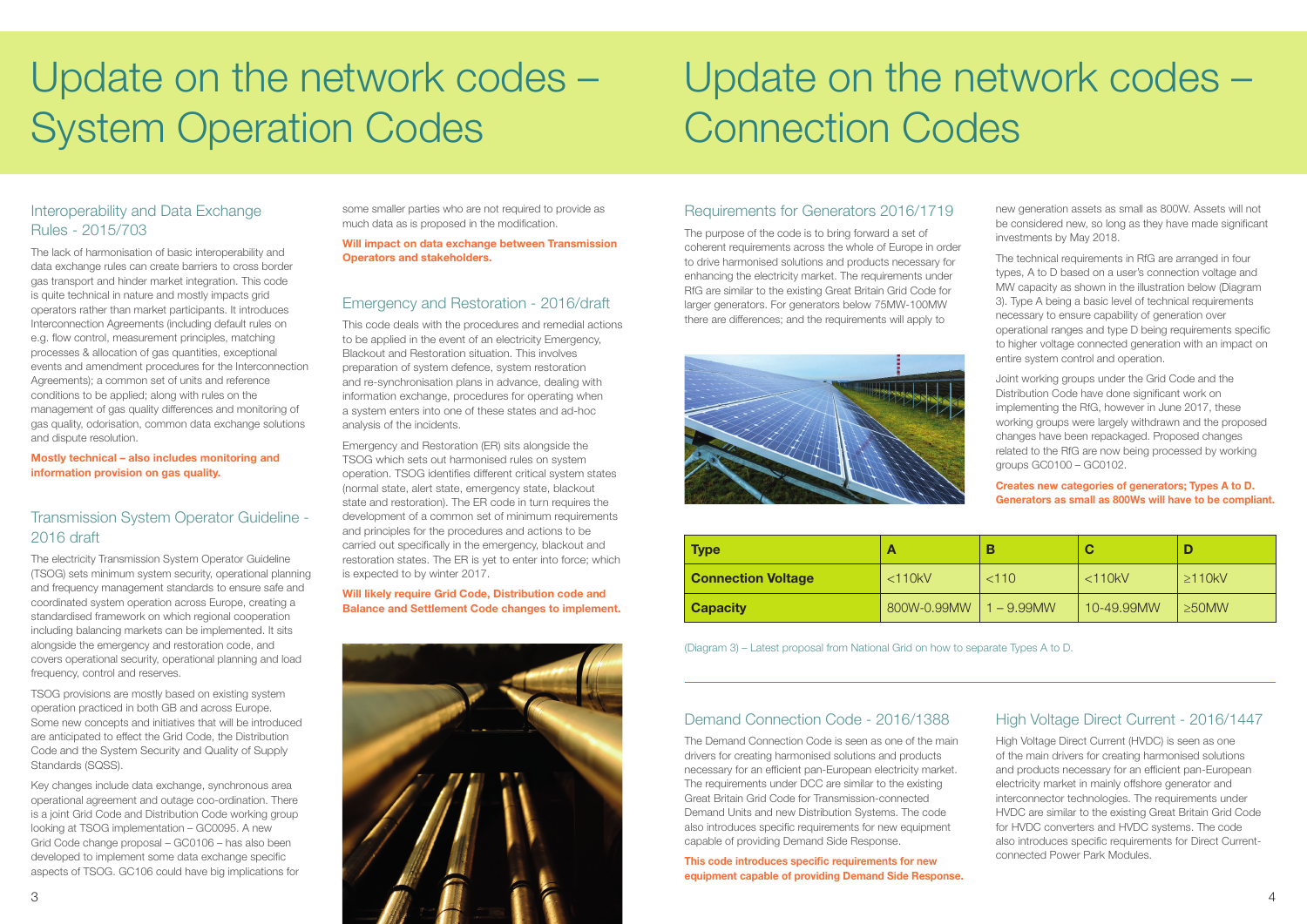### How to be more involved and/or get more information

In the UK, the [Joint European Stakeholder Group \(JESG\)](http://www2.nationalgrid.com/UK/Industry-information/Electricity-codes/European-network-code/Joint-European-Stakeholder-Group/) has been established to look at the implementation of the electricity network codes and an [EU stakeholder group](https://www.ofgem.gov.uk/gas/wholesale-market/forums-seminars-and-working-groups/european-forums/deccbeis-and-ofgem-stakeholder-group) for the gas codes.

Monitoring the development of network codes and anticipating their outcome is an important, if challenging, task. Energy UK and its member companies are taking an active role in the development and subsequent implementation of the codes.

The content of this note has been developed based on publicly available information provided by ENTSO-E, ENT-SO-G, ACER, the European Commission, National Grid and Ofgem.

#### Useful links are below:

- [ENTSO-E website](https://electricity.network-codes.eu/network_codes/)  [https://www.entsoe.eu/major-projects/network-code](https://electricity.network-codes.eu/network_codes/)[development/Pages/default.aspx](https://electricity.network-codes.eu/network_codes/)
- [ENTSO-G website](https://www.entsog.eu/) <https://www.entsog.eu/>
- [EC website](https://ec.europa.eu/energy/gas_electricity/codes/codes_en.htm)  [http://ec.europa.eu/energy/gas\\_electricity/codes/](https://ec.europa.eu/energy/gas_electricity/codes/codes_en.htm) [codes\\_en.htm](https://ec.europa.eu/energy/gas_electricity/codes/codes_en.htm)
- [ACER website electricity](http://www.acer.europa.eu/en/electricity/FG_and_network_codes/Pages/default.aspx)  [http://www.acer.europa.eu/Electricity/FG\\_and\\_](http://www.acer.europa.eu/en/electricity/FG_and_network_codes/Pages/default.aspx) [network\\_codes/Pages/default.aspx](http://www.acer.europa.eu/en/electricity/FG_and_network_codes/Pages/default.aspx)
- [ACER website gas](http://www.acer.europa.eu/en/Gas/Framework%20guidelines_and_network%20codes/Pages/default.aspx)  [http://www.acer.europa.eu/en/Gas/Framework%20](http://www.acer.europa.eu/en/Gas/Framework%20guidelines_and_network%20codes/Pages/default.aspx) [guidelines\\_and\\_network%20codes/Pages/default.aspx](http://www.acer.europa.eu/en/Gas/Framework%20guidelines_and_network%20codes/Pages/default.aspx)
- [JESG dedicated website](http://www2.nationalgrid.com/UK/Industry-information/Electricity-codes/European-network-code/Joint-European-Stakeholder-Group/)  [http://www2.nationalgrid.com/UK/Industry-information/](http://www2.nationalgrid.com/UK/Industry-information/Electricity-codes/European-network-code/Joint-European-Stakeholder-Group/) [Electricity-codes/European-network-code/Joint-](http://www2.nationalgrid.com/UK/Industry-information/Electricity-codes/European-network-code/Joint-European-Stakeholder-Group/)[European-Stakeholder-Group/](http://www2.nationalgrid.com/UK/Industry-information/Electricity-codes/European-network-code/Joint-European-Stakeholder-Group/)
- [Ofgem/ BEIS EU Stakeholder group](https://www.ofgem.gov.uk/gas/wholesale-market/forums-seminars-and-working-groups/european-forums/deccbeis-and-ofgem-stakeholder-group)  [https://www.ofgem.gov.uk/gas/wholesale-market/](https://www.ofgem.gov.uk/gas/wholesale-market/forums-seminars-and-working-groups/european-forums/deccbeis-and-ofgem-stakeholder-group) [forums-seminars-and-working-groups/european](https://www.ofgem.gov.uk/gas/wholesale-market/forums-seminars-and-working-groups/european-forums/deccbeis-and-ofgem-stakeholder-group)[forums/deccbeis-and-ofgem-stakeholder-group](https://www.ofgem.gov.uk/gas/wholesale-market/forums-seminars-and-working-groups/european-forums/deccbeis-and-ofgem-stakeholder-group)
- [National Grid website](http://www2.nationalgrid.com/UK/Industry-information/Electricity-codes/European-network-code/Development-process-and-code-information/)  [http://www2.nationalgrid.com/UK/Industry](http://www2.nationalgrid.com/UK/Industry-information/Electricity-codes/European-network-code/Development-process-and-code-information/)[information/Electricity-codes/European-network-code/](http://www2.nationalgrid.com/UK/Industry-information/Electricity-codes/European-network-code/Development-process-and-code-information/) [Development-process-and-code-information/](http://www2.nationalgrid.com/UK/Industry-information/Electricity-codes/European-network-code/Development-process-and-code-information/)

# <span id="page-3-0"></span>Implementation of the European Network Codes

#### Date of adoption until requirement for Member States to implement

01/01/2012 31/12/2012 31/12/2013 31/12/2014 01/01/2016 31/12/2016 31/12/2017 31/12/2018 01/01/2020 31/12/2020 31/12/2021 31/12/2022 01/01/2024



European Network Codes

European Network Codes

### European Network Code Implementation

(Diagram 4)